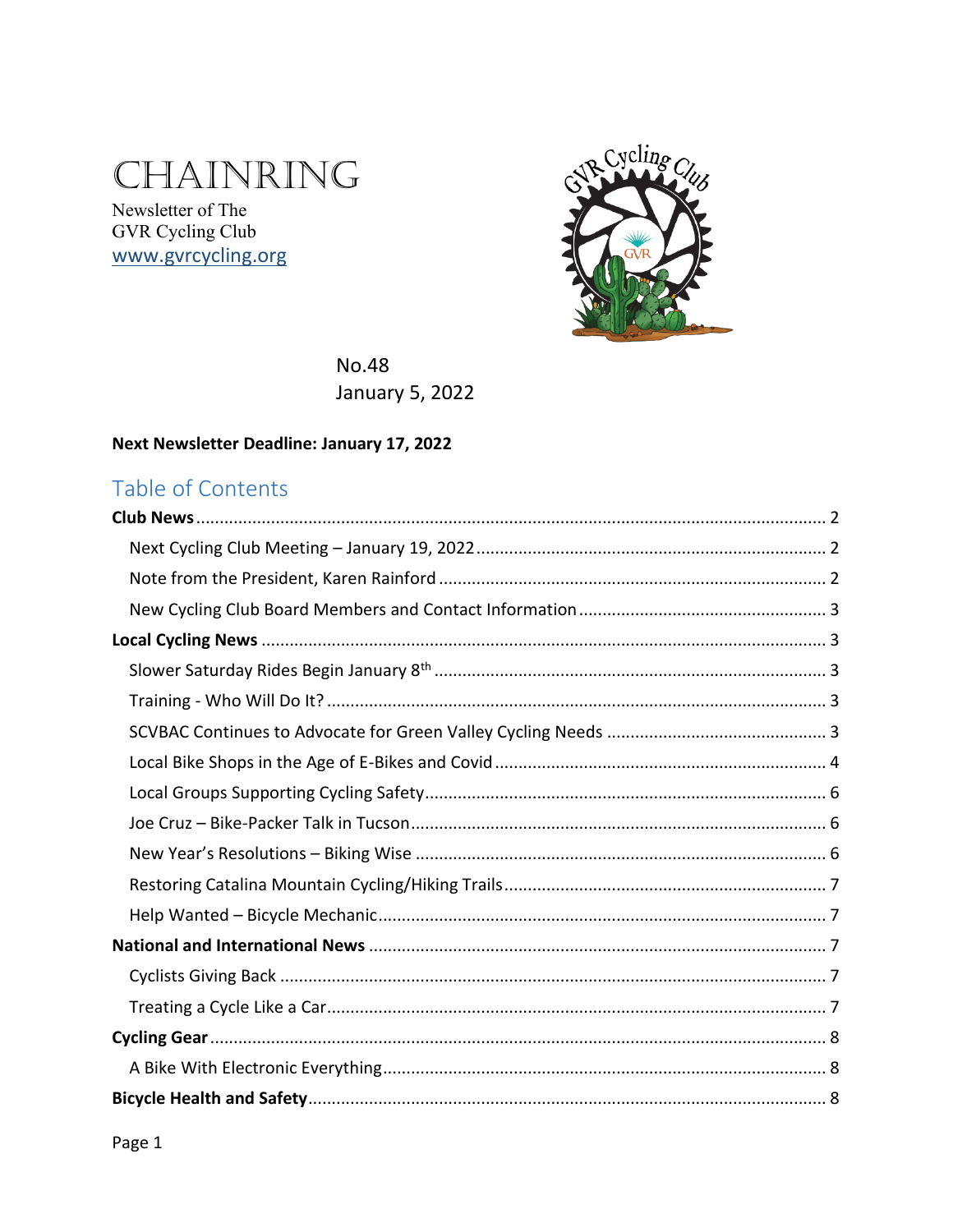### <span id="page-1-0"></span>Club News

### <span id="page-1-1"></span>Next Cycling Club Meeting – January 19, 2022

Our next club meeting will be on Wednesday, January 19<sup>th</sup> at 3:00 p.m. at the GVR East Center Auditorium. The speaker will be Sean Pantellere, Executive Director of El Grupo Youth Cycling, who will bring us up-to-date on the latest programs and activities happening with El Grupo and with youth cycling in Tucson.

### <span id="page-1-2"></span>Note from the President, Karen Rainford

Once again, our editor, Tom Wilsted, has collected an array of pertinent and entertaining information for your reading pleasure. We are lucky to have a talented and dedicated board and editor as well as members who step up. Thank you, all of you.

We continue to work on [Mapping our Route.](https://www.gvrcycling.org/mapping-our-route.html#/) Through this process, we'll identify and prioritize actions that we, the club members, can take to live up to our mission statement. Plan to get engaged; there will be a role for each of you to participate.

I recently attended a meeting that included Pima County representatives from departments like Parks, Sheriff, Highways, Water, etc. They would like us to know that as the road work on Arrivaca Road continues to completion, they've already noticed increased vehicle speeds. They'd also like us to obey the stop sign, rather than blowing through the Calle Tres intersection when we're riding on Camino del Sol. Safety is everyone's goal.

We're filling in the gaps for cycling groups. We've always had groups for faster riders, slower riders, mountain bikers, etc. Last year we added short, slower rides (10-10-10) and now there's a new group starting for intermediate speed riders for shorter distances. Our list of informal cycling groups on the website gets a fair amount of traffic.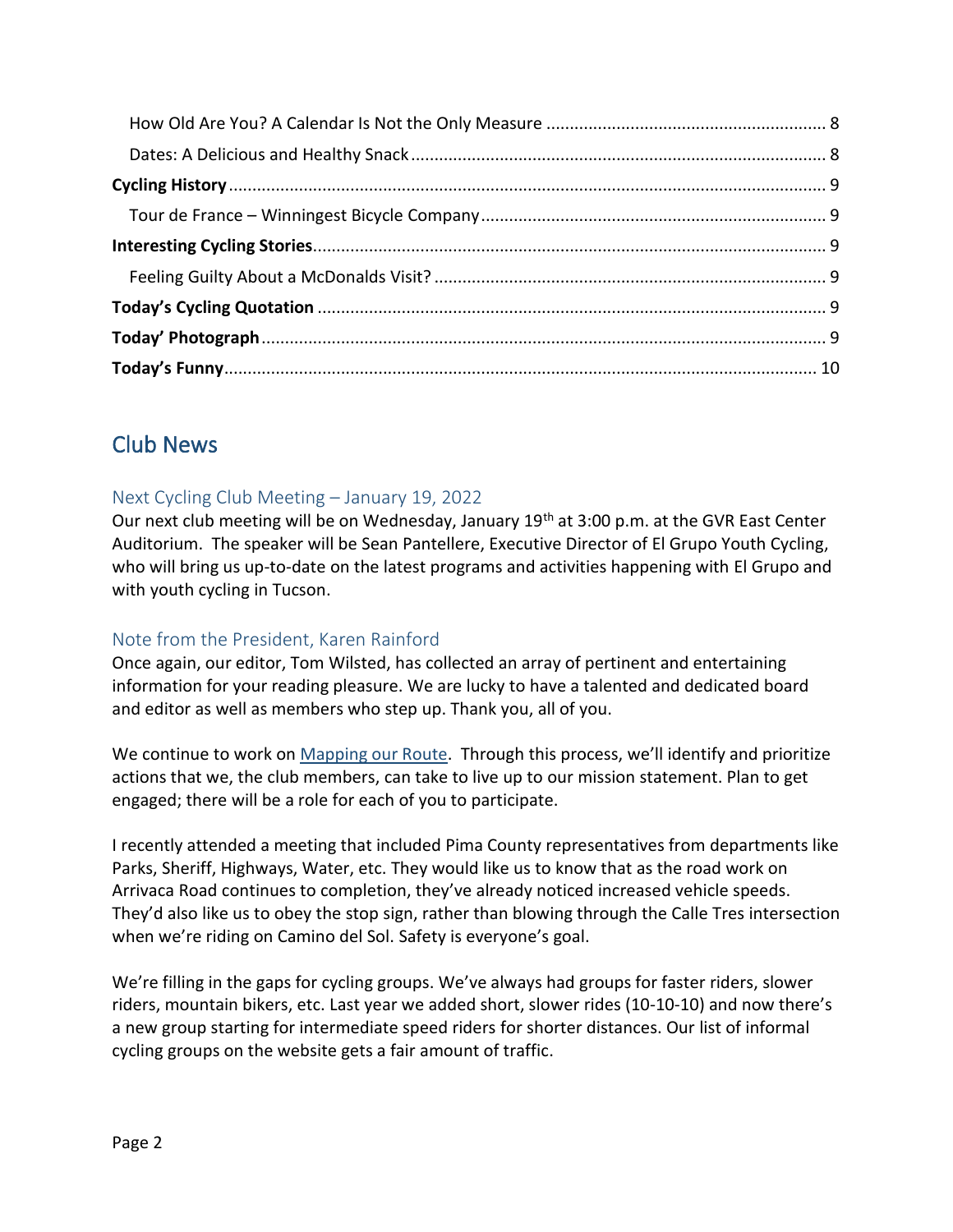#### <span id="page-2-0"></span>New Cycling Club Board Members and Contact Information

We monitor the club email, [GVRcycling@gmail.com](mailto:GVRcycling@gmail.com) closely, so don't hesitate to use that email to reach the editor or the board.

| President                 | Karen Rainford    | karen.rainford@gmail.com | 651-454-5487 |
|---------------------------|-------------------|--------------------------|--------------|
| <b>Vice President</b>     | Joanie Rogucki    | joanie.rogucki@gmail.com | 520-343-0138 |
| Secretary                 | Neil May          | andrew@amay.net          | 949-923-8504 |
| <b>Treasure</b>           | Dale Brokaw       | dbrokaw12@gmail.com      | 231-414-2727 |
| <b>President Emeritus</b> | Hank Deutsch      | hankdeutsch@gmail.com    | 608-498-5619 |
| Webmaster                 | <b>Eric Noyes</b> | ernoyes@comcast.net      | 520-965-7518 |
| Newsletter Editor         | Tom Wilsted       | tom.wilsted@uconn.edu    | 860-324-2822 |

### <span id="page-2-1"></span>Local Cycling News

#### <span id="page-2-2"></span>Slower Saturday Rides Begin January 8th

Saturday rides begin on January 8<sup>th</sup> led by Jeff Krow and later by Bob George. Meet at the parking lot by the GVR West Center tennis court parking lot at 10:00 a.m. Ride speed will be approximately 12 miles per hour and the ride will be 20 miles or less. Those participating will choose the route. All cyclists and cycles are welcome: bi, tri, tandem, recumbent and E bikes.

#### <span id="page-2-3"></span>Training - Who Will Do It?

If a school or a group came to our club and said, "Do you have an experienced trainer who can come and give us cycling instruction", who would we recommend? Clearly, we have many knowledgeable and experienced riders but who WOULD we suggest? A national group, the League of American Bicyclists, supports a Cycling Instructor Program with the goal of the participants becoming certified instructors - [https://bikeleague.org/content/become-instructor.](https://bikeleague.org/content/become-instructor) As we discuss a plan for our club (*Mapping the Route)*, is this something we should include? Becoming a certified instructor requires an individual's time and effort but having certified instructors in our club would allow us to reach out to schools and other groups with both knowledge and confidence.

#### <span id="page-2-4"></span>SCVBAC Continues to Advocate for Green Valley Cycling Needs

The Santa Cruz Valley Bicycle Advocate Committee is continuing its efforts to improve biking and bike trails in the Green Valley region. They proposed two new trails to be added to the Pima County Master Trails Plan. This is a first step in in what may take months or years to accomplish. However, having a voice and a recommendation in the discussion is an important step in the process. The two trails suggested were connecting Canoa Reserve Park with Whitehouse Canyon Road and connecting the West Desert Trails with the Anza Trail. Below are maps of the proposed trails created by Chuck Hill.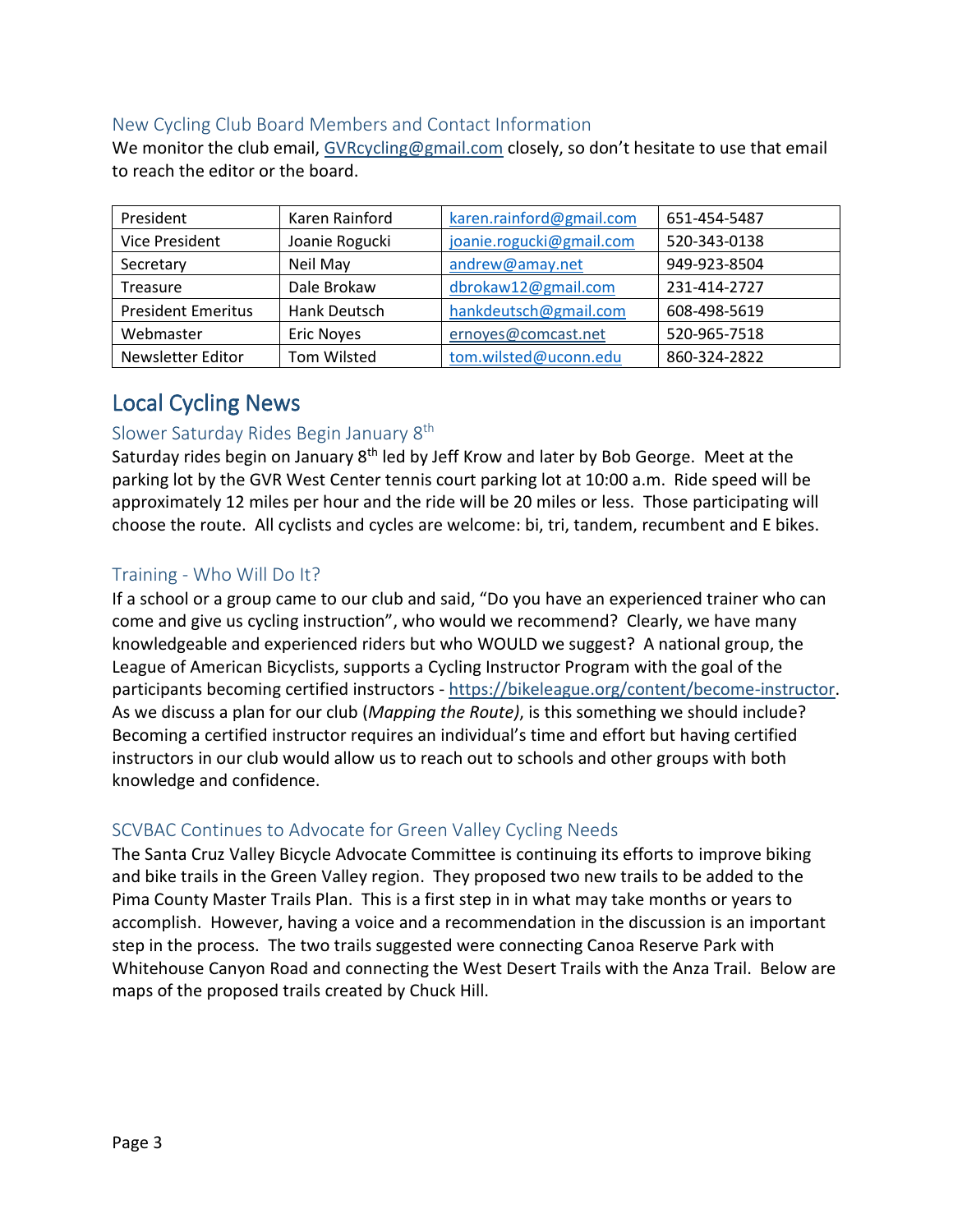**Proposed Connections to Canoa Preserve Park** 





**West Desert Trails to** 

#### <span id="page-3-0"></span>Local Bike Shops in the Age of E-Bikes and Covid

The past 18 months have seen a resurgence in cycling. There are more people on bikes while new and used bikes and parts have been in short supply. To get a different perspective on this cycling rebirth, your editor sat down with local bike owners Rob and Tiffany Lamb, owners of the Green Valley Bike Hub.

#### *Editor – When did you first get involved in cycling?*

Rob – I grew up in Monterey, California and Prescott, Arizona and started biking at an early age. I remember taking off my training wheels at age eight. I also started taking my bike apart soon after.

#### *Editor – How and when did you get interested in the mechanical side of cycling?*

Rob - My father had a garage so I got an introduction to mechanical things. My brother had a bike shop and I started working there when I was twelve. I worked for a number of years as a financial adviser as an adult before moving into the bike shop full time.

#### *Editor – You've been at this bike shop location for nearly 14 years. What are the biggest changes you've seen in cycling?*

Rob – In no particular order: the increasing acceptance and use of E-bikes, the use of new technologies including carbon frames, forks and wheels, electronic shifting, and higher bike prices.

*Editor – Is there anything different about being a bike shop owner in Green Valley versus California or the Midwest?*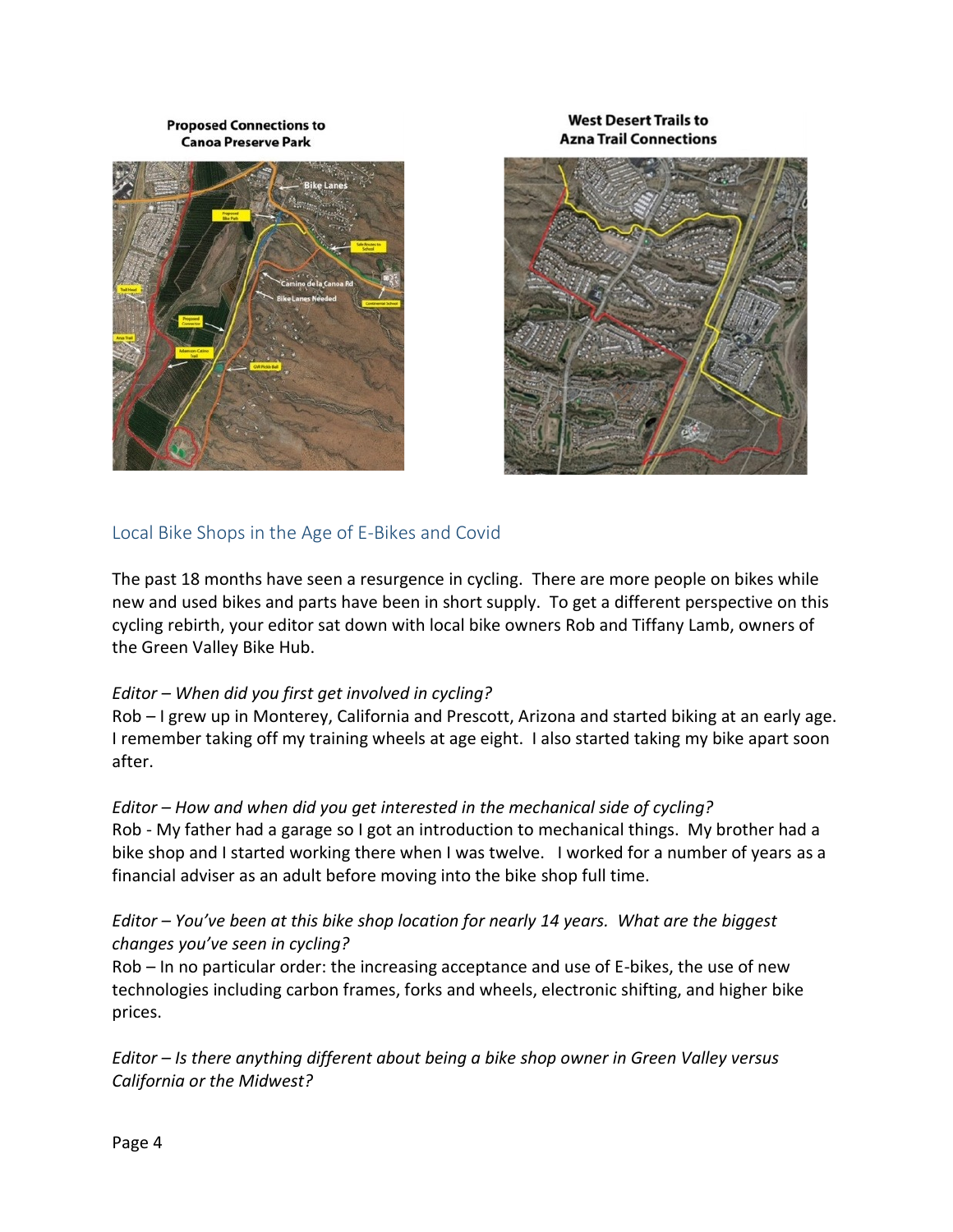Rob - Green Valley is a unique place with so many retirees. They have time and enthusiasm for riding and the weather here allows them to ride every day if they choose. If they lived in the Midwest right now their riding season would be considerably shorter. Also, from my experience as a financial adviser, I found that baby boomers were great savers and could afford cycling in retirement. Also, the baby-boomer generation has lived longer and healthier lives so they are still interested in exercise.

#### *Editor – The Bike Hub is a family business. How do you and Tiffany divide your duties and is your young daughter involved?* Rob – I love doing the mechanical work – building and repairing bikes. I also do much of the research and buying. Tiffany is the public face of the bike shop working with customers and selling bikes.

Tiffany – While I was never a bike person before I met Rob, my experience has been in customer relations and service. Our daughter has some interest in helping but that interest can be fleeting.

### *Editor – What gives you the greatest pleasure about owning a bike shop?*



*Rob and Tiffany Lamb*

Rob – Being able to work on bikes day in and day out. I love seeing people taking up cycling who are new to the sport and

getting out and enjoying the ride and the outdoors. E-bikes have brought a whole new audience to cycling and older riders who might stop riding are finding new pleasure with Ebikes.

*Editor – What is the most challenging and difficult thing about owning a bike shop?*

Rob – Customers who are angry that repairs can't be done immediately. As the only bike shop in Green Valley, we have to deliver new bikes on schedule while balancing repairs. This means there is often a backlog of repairs so work can't be done instantly.

Tiffany – Being in a senior community, it's hard watching people age and having to give up biking.

*Editor – When E-bike first came on the scene you were a bit skeptical. How do you view E-bikes today?*

Rob – There has been a revolution in E-bikes. Companies have shifted from hub to in-line motors, batteries have improved and companies are shifting to carbon and lighter weight materials. There is clearly a bright future for E-bikes and this is reflected in sales.

*Editor – What do you see are the most significant technological advances in cycling?* Rob – The use of carbon fiber throughout the bike, the use and acceptance of disk brakes, the integration of electronics including shifting and, of course, E-bikes.

*Editor – How has the covid epidemic affected your business?*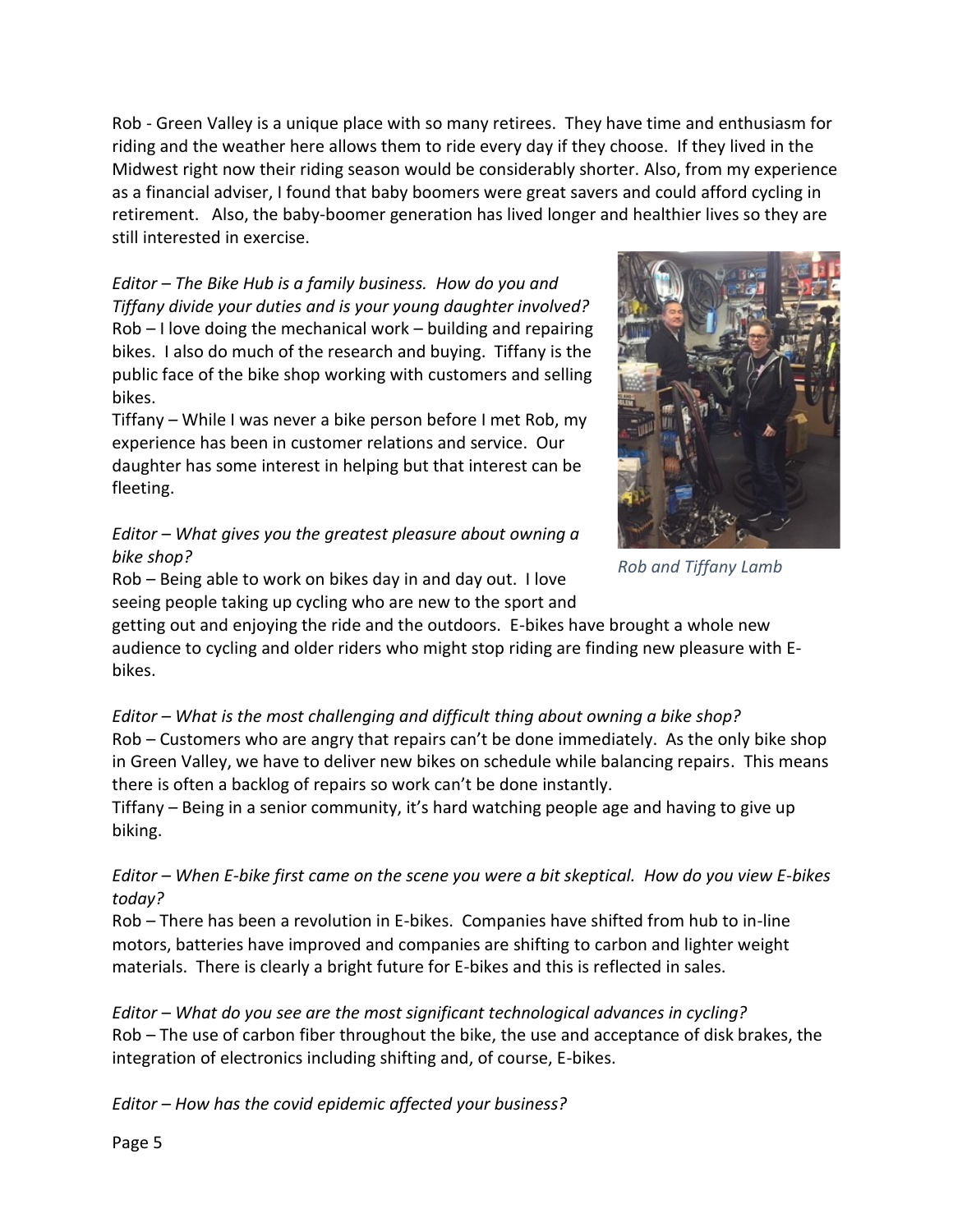Rob – On the one hand, business has been booming over the past eighteen years as it has been with most bike shops. However, getting and maintaining an inventory of new bikes and bike parts has been a huge challenge. I spend a large part of my time chasing down new inventory. However, we have been pretty successful and first time visitors from outside of Green Valley are often surprised that we have a pretty good range of bikes and parts when their local bike shop back home is out of tires, chains or bikes themselves.

*Editor – Have on-line retailers like Amazon and bike specific companies affected your business?* Rob – They have had a significant impact with people buying both bikes and parts online.

#### *Editor – Do you have predictions about the future of cycling?*

Rob - I think there will be more technology built into bikes and E-bike sales will continue to grow. E-bikes will also become more like regular bikes as batteries and motors get smaller and lighter.

#### <span id="page-5-0"></span>Local Groups Supporting Cycling Safety

Tucson's Greater Arizona Bicycling Association is speaking up on behalf of cyclists regarding safety on Tucson's Loop, a favorite ride of many local cyclists -

[https://www.bikegaba.org/content.aspx?page\\_id=5&club\\_id=307669&item\\_id=71471&.](https://www.bikegaba.org/content.aspx?page_id=5&club_id=307669&item_id=71471&) They recommended to Pima County:

- The Installation id pavement markers or bicycle friendly "rumble strips" to slow cyclists entering blind corners, tight turns and underpasses
- The creation of a standard for the distance trees, bushes and poles should be located off the cycling path
- The installation of a trail-long marker system so an injured walker or cyclist could provide a location to an emergency responder in case of injury or medical emergency.

#### <span id="page-5-1"></span>Joe Cruz – Bike-Packer Talk in Tucson

Campfire Cycling is sponsoring a talk by Joe Cruz, a well-known bike-packer and the author of Bikepacking 101 entitled - *Bikepacking through Geography, Culture, and History.* The program is scheduled for January  $25<sup>th</sup>$  at 7:00 p.m. at the Borderlands Patio in Tucson. Reservations must be made through Campfire Cycling. Seating is limited to 75 people -

[https://www.eventbrite.com/e/joe-cruz-is-bikepacking-through-geography-culture-and-history](https://www.eventbrite.com/e/joe-cruz-is-bikepacking-through-geography-culture-and-history-tickets-225569944777)[tickets-225569944777.](https://www.eventbrite.com/e/joe-cruz-is-bikepacking-through-geography-culture-and-history-tickets-225569944777)

#### <span id="page-5-2"></span>New Year's Resolutions – Biking Wise

It's the New Year and time to make some resolutions – some we'll achieve and some not. I'd love to hear if you have made some riding resolutions – training for the El Tour 102 miler, increasing your average speed by 2 miles per hour, or planning a four day bike packing trip. Send me your resolutions and I will list them without names attached for the next newsletter.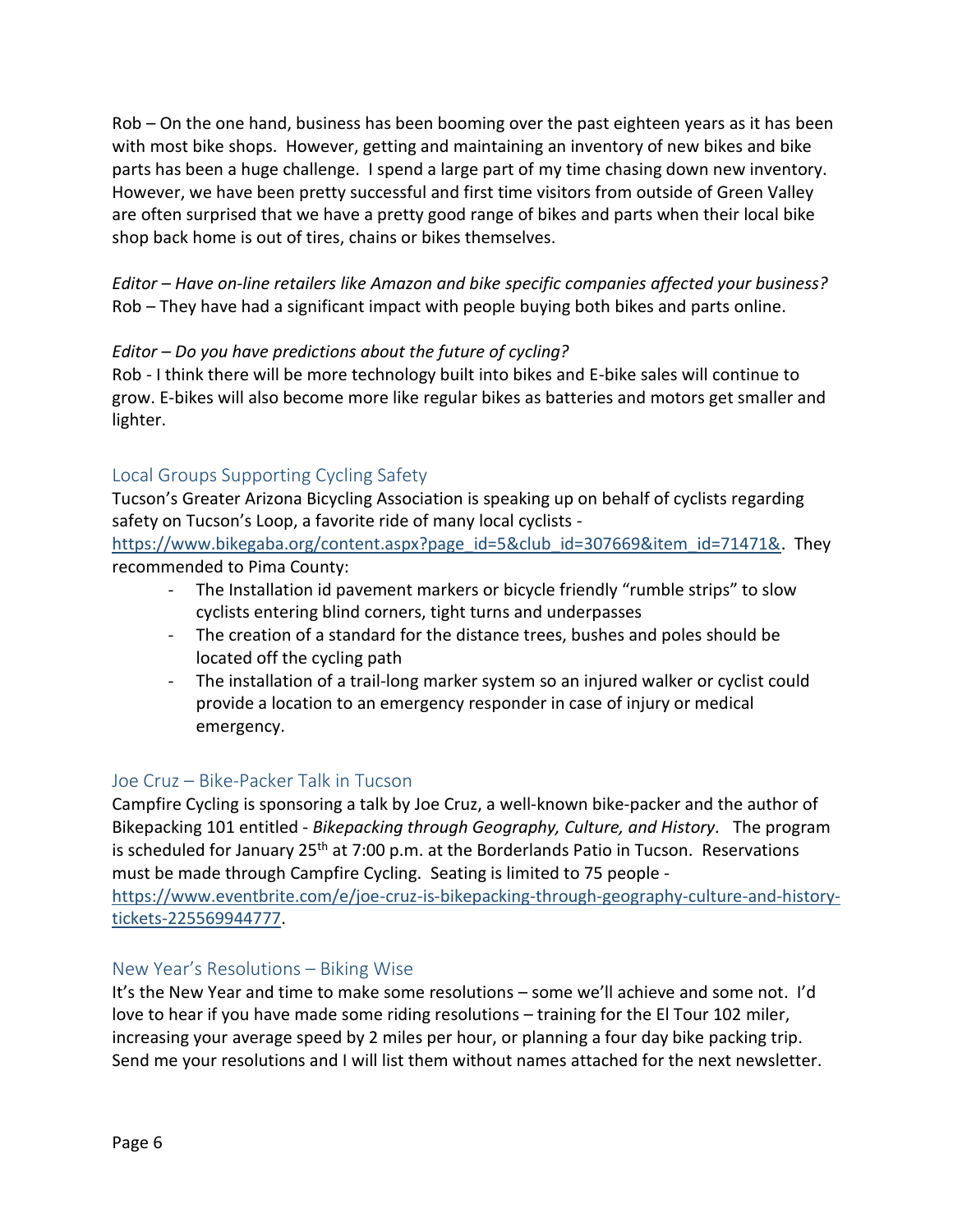### <span id="page-6-0"></span>Restoring Catalina Mountain Cycling/Hiking Trails

The Bighorn Fire in 2020 had been devastating to hiking and biking trails in the Catalina Mountains north of Tucson. Since that time the U.S. Forest Service, with the assistance of several local groups - the Tucson Off—Road Cycling Association (TORCA), the Arizona Trails Association and the National Forest Foundation's Southern Arizona Forest Fund, has worked together to restore and reopen trails for both cyclists and hikers. More details on the restoration and what trails are open can be found at: [https://aztrail.org/trails-reopen-but](https://aztrail.org/trails-reopen-but-hazards-remain-after-bighorn-fire-north-of-tucson/)[hazards-remain-after-bighorn-fire-north-of-tucson/.](https://aztrail.org/trails-reopen-but-hazards-remain-after-bighorn-fire-north-of-tucson/)

#### <span id="page-6-1"></span>Help Wanted – Bicycle Mechanic

Do you have experience as a bicycle mechanic and are interest in a part time job? Campfire Cycling in Tucson is looking for a part-time mechanic working mainly weekends. More information can be found at: [https://www.campfirecycling.com/bike](https://www.campfirecycling.com/bike-mechanic?utm_source=Customers&utm_campaign=5ce0696d2b-EMAIL_CAMPAIGN_2019_06_10_11_04_COPY_04&utm_medium=email&utm_term=0_a2cf29cc32-5ce0696d2b-233519097&mc_cid=5ce0696d2b&mc_eid=1561878249)[mechanic?utm\\_source=Customers&utm\\_campaign=5ce0696d2b-](https://www.campfirecycling.com/bike-mechanic?utm_source=Customers&utm_campaign=5ce0696d2b-EMAIL_CAMPAIGN_2019_06_10_11_04_COPY_04&utm_medium=email&utm_term=0_a2cf29cc32-5ce0696d2b-233519097&mc_cid=5ce0696d2b&mc_eid=1561878249)[EMAIL\\_CAMPAIGN\\_2019\\_06\\_10\\_11\\_04\\_COPY\\_04&utm\\_medium=email&utm\\_term=0\\_a2cf29c](https://www.campfirecycling.com/bike-mechanic?utm_source=Customers&utm_campaign=5ce0696d2b-EMAIL_CAMPAIGN_2019_06_10_11_04_COPY_04&utm_medium=email&utm_term=0_a2cf29cc32-5ce0696d2b-233519097&mc_cid=5ce0696d2b&mc_eid=1561878249) [c32-5ce0696d2b-233519097&mc\\_cid=5ce0696d2b&mc\\_eid=1561878249.](https://www.campfirecycling.com/bike-mechanic?utm_source=Customers&utm_campaign=5ce0696d2b-EMAIL_CAMPAIGN_2019_06_10_11_04_COPY_04&utm_medium=email&utm_term=0_a2cf29cc32-5ce0696d2b-233519097&mc_cid=5ce0696d2b&mc_eid=1561878249)

### <span id="page-6-2"></span>National and International News

#### <span id="page-6-3"></span>Cyclists Giving Back

*Bicycling* magazine recently did a story on 14 cycling organizations worthy of cyclist's financial support - [https://www.msn.com/en-us/autos/motorcycles/-ways-cyclists-can-give-back-to-the](https://www.msn.com/en-us/autos/motorcycles/-ways-cyclists-can-give-back-to-the-community/ar-AAS7reF?ocid=sapphireappshare)[community/ar-AAS7reF?ocid=sapphireappshare.](https://www.msn.com/en-us/autos/motorcycles/-ways-cyclists-can-give-back-to-the-community/ar-AAS7reF?ocid=sapphireappshare) The organizations were located across the country and their efforts promoted cycling within specific communities or with programs aimed at specific groups such as young people, the poor or the homeless. BICAS in Tucson was recognized as one of the fourteen. Our club already has a good working relationship with them and has supported them through donations and bike drives. They can always use additional support so if you have a few dollars left after the holidays or if you have an extra bike or biking gear sitting around the garage, it would always be welcome at BICAS -

[https://bicas.org/donate/.](https://bicas.org/donate/) Your editor continues to do pickup if you have a donation and don't get to Tucson.

#### <span id="page-6-4"></span>Treating a Cycle Like a Car

A petition movement in Great Britain sought to move bikes and scooters into the country's motorized legal framework - [https://www.cyclingweekly.com/news/petition-for-number](https://www.cyclingweekly.com/news/petition-for-number-plates-and-enforced-cycle-lane-use-fails-measures-at-odds-with-plans-to-boost-cycling?utm_source=Selligent&utm_medium=email&utm_campaign=23122021_QYC-X_NWL_EO_cwnewsletter&utm_content=23122021_QYC-X_NWL_EO_cwnewsletter+&utm_term=9742678&m_i=lq4Akg24lM_xXKApqBLyiUU4iCY1u9J0fkwmo6oi_eti0wmgst%2BQrUbNVgHm7gIO15Te_Dk81m9kuESmovJUdIWMSw_m%2Bg7ll5&lrh=4fb39de5d01e0249290c307298262f76b2ba456a98628d11e7e16c4c84f3f1b5&M_BT=47461392561789)[plates-and-enforced-cycle-lane-use-fails-measures-at-odds-with-plans-to-boost](https://www.cyclingweekly.com/news/petition-for-number-plates-and-enforced-cycle-lane-use-fails-measures-at-odds-with-plans-to-boost-cycling?utm_source=Selligent&utm_medium=email&utm_campaign=23122021_QYC-X_NWL_EO_cwnewsletter&utm_content=23122021_QYC-X_NWL_EO_cwnewsletter+&utm_term=9742678&m_i=lq4Akg24lM_xXKApqBLyiUU4iCY1u9J0fkwmo6oi_eti0wmgst%2BQrUbNVgHm7gIO15Te_Dk81m9kuESmovJUdIWMSw_m%2Bg7ll5&lrh=4fb39de5d01e0249290c307298262f76b2ba456a98628d11e7e16c4c84f3f1b5&M_BT=47461392561789)[cycling?utm\\_source=Selligent&utm\\_medium=email&utm\\_campaign=23122021\\_QYC-](https://www.cyclingweekly.com/news/petition-for-number-plates-and-enforced-cycle-lane-use-fails-measures-at-odds-with-plans-to-boost-cycling?utm_source=Selligent&utm_medium=email&utm_campaign=23122021_QYC-X_NWL_EO_cwnewsletter&utm_content=23122021_QYC-X_NWL_EO_cwnewsletter+&utm_term=9742678&m_i=lq4Akg24lM_xXKApqBLyiUU4iCY1u9J0fkwmo6oi_eti0wmgst%2BQrUbNVgHm7gIO15Te_Dk81m9kuESmovJUdIWMSw_m%2Bg7ll5&lrh=4fb39de5d01e0249290c307298262f76b2ba456a98628d11e7e16c4c84f3f1b5&M_BT=47461392561789)[X\\_NWL\\_EO\\_cwnewsletter&utm\\_content=23122021\\_QYC-](https://www.cyclingweekly.com/news/petition-for-number-plates-and-enforced-cycle-lane-use-fails-measures-at-odds-with-plans-to-boost-cycling?utm_source=Selligent&utm_medium=email&utm_campaign=23122021_QYC-X_NWL_EO_cwnewsletter&utm_content=23122021_QYC-X_NWL_EO_cwnewsletter+&utm_term=9742678&m_i=lq4Akg24lM_xXKApqBLyiUU4iCY1u9J0fkwmo6oi_eti0wmgst%2BQrUbNVgHm7gIO15Te_Dk81m9kuESmovJUdIWMSw_m%2Bg7ll5&lrh=4fb39de5d01e0249290c307298262f76b2ba456a98628d11e7e16c4c84f3f1b5&M_BT=47461392561789)

[X\\_NWL\\_EO\\_cwnewsletter+&utm\\_term=9742678&m\\_i=lq4Akg24lM\\_xXKApqBLyiUU4iCY1u9J0fk](https://www.cyclingweekly.com/news/petition-for-number-plates-and-enforced-cycle-lane-use-fails-measures-at-odds-with-plans-to-boost-cycling?utm_source=Selligent&utm_medium=email&utm_campaign=23122021_QYC-X_NWL_EO_cwnewsletter&utm_content=23122021_QYC-X_NWL_EO_cwnewsletter+&utm_term=9742678&m_i=lq4Akg24lM_xXKApqBLyiUU4iCY1u9J0fkwmo6oi_eti0wmgst%2BQrUbNVgHm7gIO15Te_Dk81m9kuESmovJUdIWMSw_m%2Bg7ll5&lrh=4fb39de5d01e0249290c307298262f76b2ba456a98628d11e7e16c4c84f3f1b5&M_BT=47461392561789) [wmo6oi\\_eti0wmgst%2BQrUbNVgHm7gIO15Te\\_Dk81m9kuESmovJUdIWMSw\\_m%2Bg7ll5&lrh=](https://www.cyclingweekly.com/news/petition-for-number-plates-and-enforced-cycle-lane-use-fails-measures-at-odds-with-plans-to-boost-cycling?utm_source=Selligent&utm_medium=email&utm_campaign=23122021_QYC-X_NWL_EO_cwnewsletter&utm_content=23122021_QYC-X_NWL_EO_cwnewsletter+&utm_term=9742678&m_i=lq4Akg24lM_xXKApqBLyiUU4iCY1u9J0fkwmo6oi_eti0wmgst%2BQrUbNVgHm7gIO15Te_Dk81m9kuESmovJUdIWMSw_m%2Bg7ll5&lrh=4fb39de5d01e0249290c307298262f76b2ba456a98628d11e7e16c4c84f3f1b5&M_BT=47461392561789) [4fb39de5d01e0249290c307298262f76b2ba456a98628d11e7e16c4c84f3f1b5&M\\_BT=4746139](https://www.cyclingweekly.com/news/petition-for-number-plates-and-enforced-cycle-lane-use-fails-measures-at-odds-with-plans-to-boost-cycling?utm_source=Selligent&utm_medium=email&utm_campaign=23122021_QYC-X_NWL_EO_cwnewsletter&utm_content=23122021_QYC-X_NWL_EO_cwnewsletter+&utm_term=9742678&m_i=lq4Akg24lM_xXKApqBLyiUU4iCY1u9J0fkwmo6oi_eti0wmgst%2BQrUbNVgHm7gIO15Te_Dk81m9kuESmovJUdIWMSw_m%2Bg7ll5&lrh=4fb39de5d01e0249290c307298262f76b2ba456a98628d11e7e16c4c84f3f1b5&M_BT=47461392561789) [2561789.](https://www.cyclingweekly.com/news/petition-for-number-plates-and-enforced-cycle-lane-use-fails-measures-at-odds-with-plans-to-boost-cycling?utm_source=Selligent&utm_medium=email&utm_campaign=23122021_QYC-X_NWL_EO_cwnewsletter&utm_content=23122021_QYC-X_NWL_EO_cwnewsletter+&utm_term=9742678&m_i=lq4Akg24lM_xXKApqBLyiUU4iCY1u9J0fkwmo6oi_eti0wmgst%2BQrUbNVgHm7gIO15Te_Dk81m9kuESmovJUdIWMSw_m%2Bg7ll5&lrh=4fb39de5d01e0249290c307298262f76b2ba456a98628d11e7e16c4c84f3f1b5&M_BT=47461392561789) The petition, signed by more than ten thousand people, would require all bikes to be licensed with a visible ID, require cyclists to use bike lanes when available and introduce a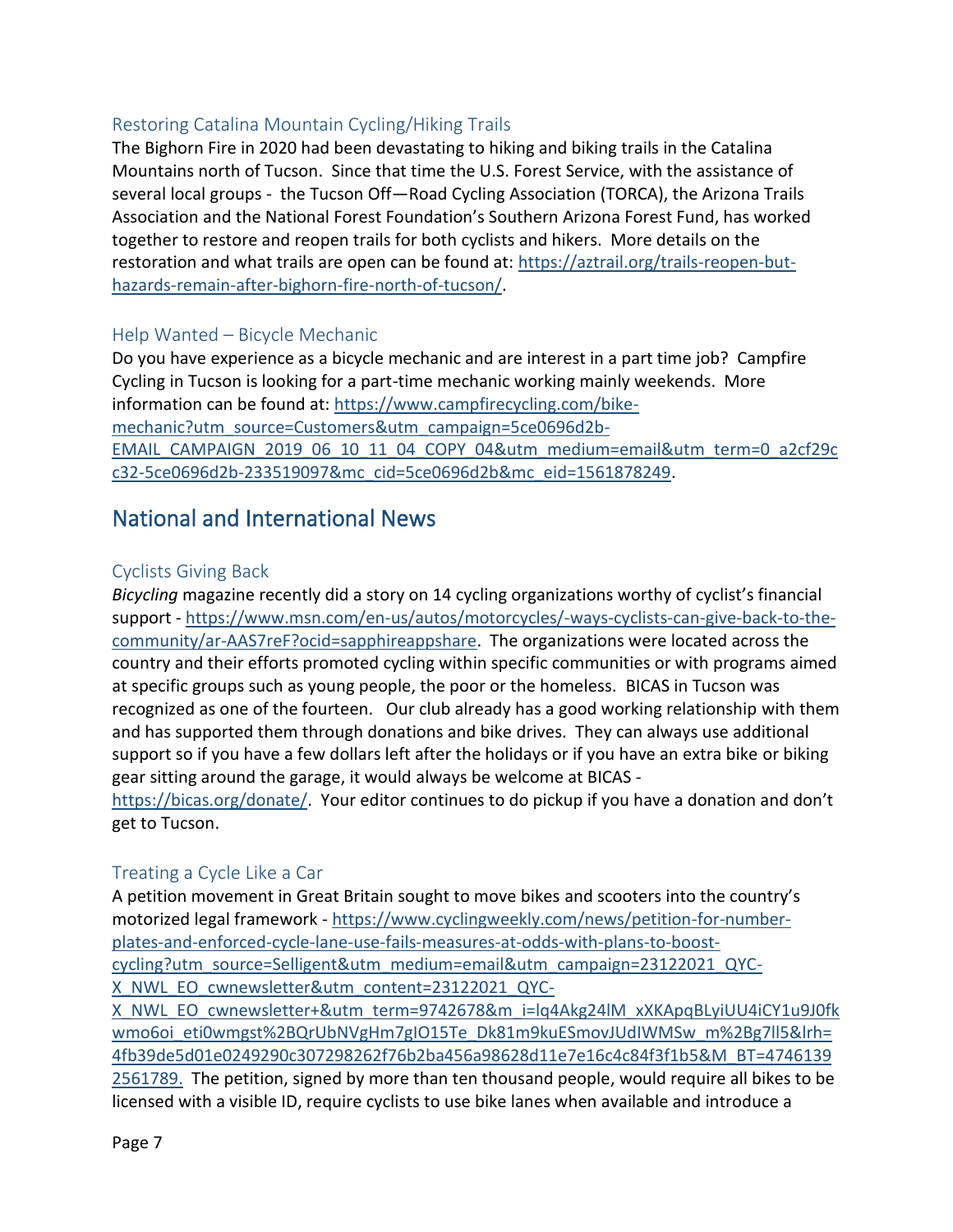penalty points system for cycling and scooter riders breaking the law. The petition received a very negative response from the British government's Department of Transport which declared that the "introduction of a system of licensing would likely to lead to a reduction in the number of people cycling."

# <span id="page-7-0"></span>Cycling Gear

#### <span id="page-7-1"></span>A Bike With Electronic Everything



Greyp (pronounced Grape), a Croatian cycling company, is currently offering a mountain bike with most of the features found on your current cellphone - [https://spectrum.ieee.org/greyp-ebike](https://spectrum.ieee.org/greyp-ebike-porsche)[porsche.](https://spectrum.ieee.org/greyp-ebike-porsche) Described as the Porsche of E-bikes, its G6 model is equipped with front and rear wide-angle cameras, an internet connection, telemetry and rider data, gaming features, GPS, Strava, remote anti-theft features, and a 250 watt electric motor. The company only produces about 2,000 bikes per

year and it plans to profit from licensing its technology to other cycling companies rather that the sale of bikes themselves. It is available in the US at 10% off the \$8999 list price [https://ryddo.com/product-category/e-bikes/.](https://ryddo.com/product-category/e-bikes/) Toddle on down and you can be an electronic whiz on the trails when the bike comes back into stock again.

### <span id="page-7-2"></span>Bicycle Health and Safety

#### <span id="page-7-3"></span>How Old Are You? A Calendar Is Not the Only Measure

Martin Sigrist, author of the *Outspoken Cyclist Podcast*, breaks down age and ageing into three categories: calendar age, metabolic age and fitness age -

[https://www.roadbikerider.com/three-ages-of-humankind/.](https://www.roadbikerider.com/three-ages-of-humankind/) In some people – say the couch potato – they may all be the same. In others, the three ages may be quite different. Your metabolic age is in part determined by genetics. Some people come from long-lived families and smoke and drink into their ninetieth year. They might, however, live even longer if they follow a fitness routine. As scientists study the human condition, they are offering recommendations on how to extend our age. We can't predict the year of our death but we can live healthier (and, hopefully longer) if we keep on our bikes.

#### <span id="page-7-4"></span>Dates: A Delicious and Healthy Snack

Dates are a snack that cyclists don't normally turn to for a burst of energy before, during or after a ride but maybe they should. Dates are 70% carbohydrates and would give every rider a shot of energy - [https://www.bicycling.com/health-nutrition/a38579755/benefits-of-dates/.](https://www.bicycling.com/health-nutrition/a38579755/benefits-of-dates/) In addition to providing quick energy, they provide a wide range of nutrients including iron and magnesium. If you aren't into raw dates, they can be incorporated into an energy bar to carry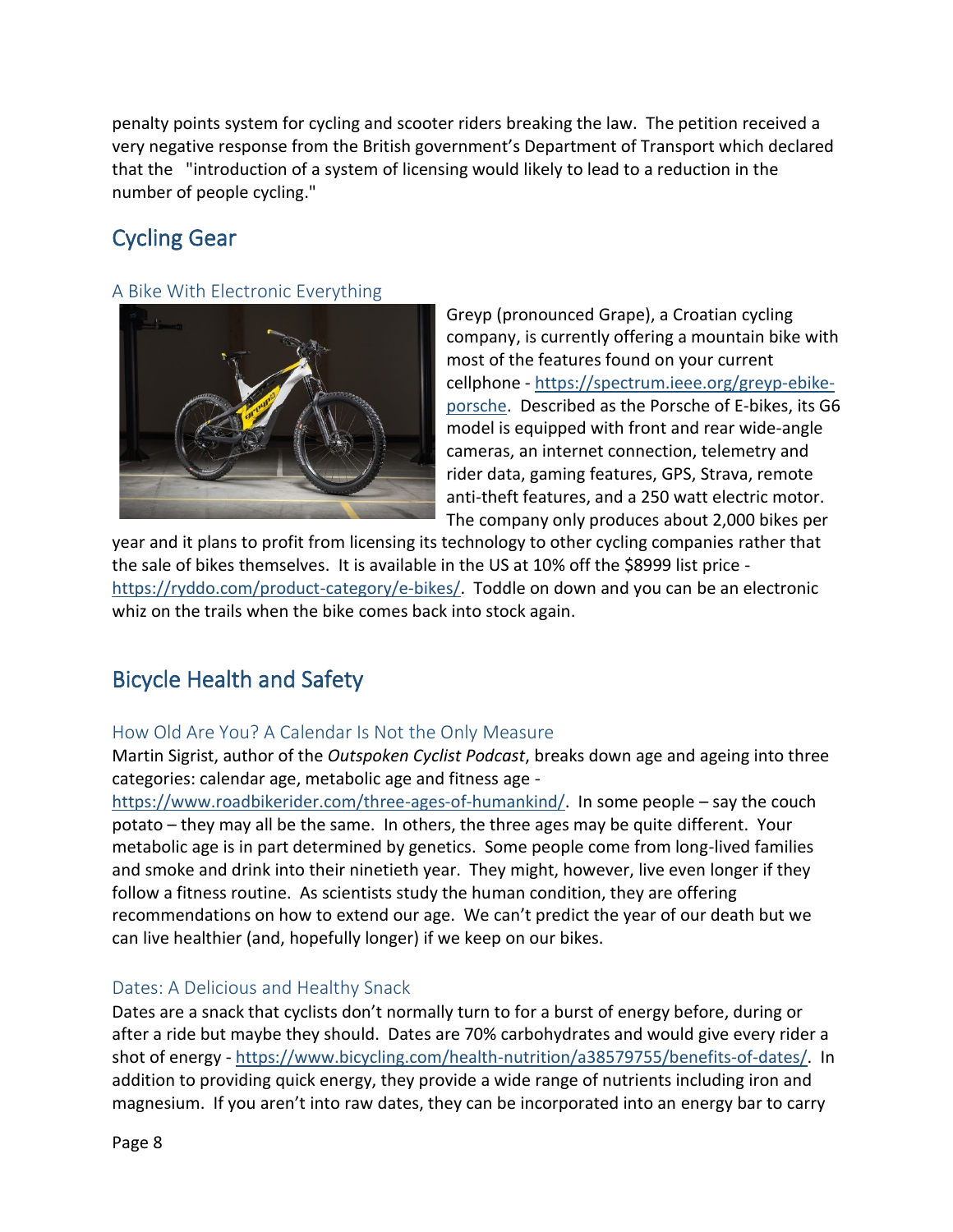on your ride. Arizona is one of the largest US producers of dates so you also have the benefit of supporting the local economy. If you are looking for a multi-day biking/packing or road trip consider riding to Dateland, AZ. It's only 200 miles and their date shakes are out of this world.

### <span id="page-8-0"></span>Cycling History

### <span id="page-8-1"></span>Tour de France – Winningest Bicycle Company

Most of the interest in the Tour de France focuses on the rider and how many Tours an individual cyclist has won. They wouldn't have won, however, without something to ride on. Are you wondering which cycling company has the most wins of the Tour de France? You'll have to go to this article to find out: [https://www.cyclingnews.com/features/tour-de-france](https://www.cyclingnews.com/features/tour-de-france-winning-bikes/)[winning-bikes/](https://www.cyclingnews.com/features/tour-de-france-winning-bikes/). Hint: It's not a French company.

### <span id="page-8-2"></span>Interesting Cycling Stories

#### <span id="page-8-3"></span>Feeling Guilty About a McDonalds Visit?

If I asked a group of Cycle Club members to raise their hands if they were NEVER in a McDonalds, I wouldn't see any arms raised. We may try to avoid McDonalds but their convenience, cheap prices or clean bathrooms beckon. If you lived in China, however, you could go to a McDonalds and not feel guilty as they have exercise cycles installed so you can pedal while eating your meal -



[https://cyclingmagazine.ca/sections/news/theres-a-mcdonalds-were-you-can-ride-a-stationary](https://cyclingmagazine.ca/sections/news/theres-a-mcdonalds-were-you-can-ride-a-stationary-bike-to-burn-off-big-macs/)[bike-to-burn-off-big-macs/.](https://cyclingmagazine.ca/sections/news/theres-a-mcdonalds-were-you-can-ride-a-stationary-bike-to-burn-off-big-macs/) However, assuaging the guilt makes for a long lunch hour as it takes two hours to burn off a Big Mac Meal.

### <span id="page-8-4"></span>Today's Cycling Quotation

"Get a bicycle. You will not regret it, if you live." Mark Twain, American writer and humorist after attempting to ride a 19<sup>th</sup> century high-wheel bicycle.

## <span id="page-8-5"></span>Today' Photograph

It's never too late (or early) for Christmas!